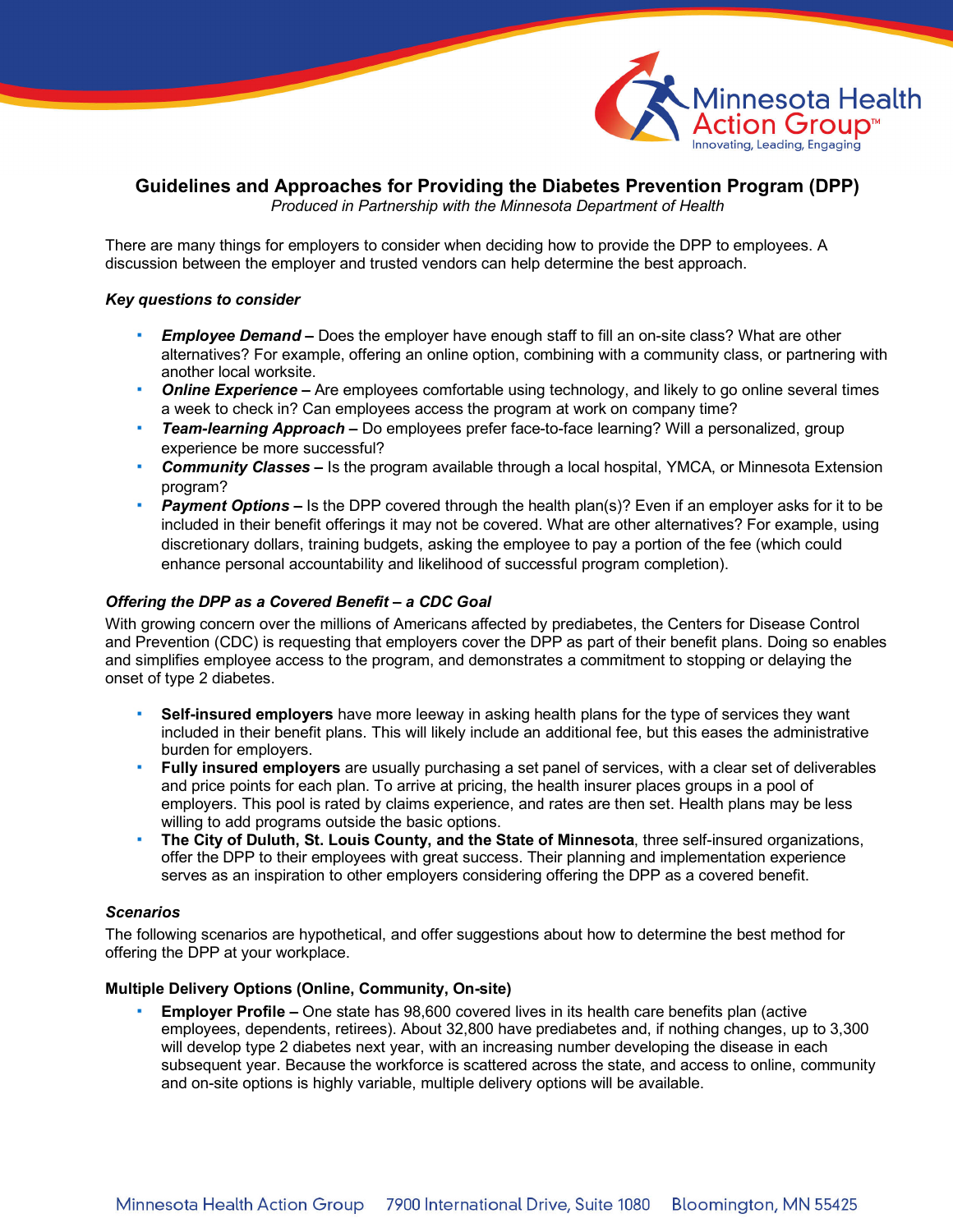- **Making the Case –** The senior director of health plan management was approached with a business case detailing the risk of diabetes and other chronic conditions affecting employees, whose average age is 42.
- **Delivery –** By using a well-designed quick poll, the director determined that multiple options would work best. While the majority of employees indicated they are comfortable with technology, many have a high preference for community and on-site programs as a way to increase accountability and community.
- **Payment –** The state will be paying Digital Diabetes to deliver the online program; the YMCA to deliver community programs; and will use the services of employed community health workers to deliver the program on-site. The program will be paid for through the wellness program budget. The state will negotiate payment for the online and YMCA programs using a pay-for-performance model. Participants will be charged a nominal fee to encourage a sense of personal investment.
- **Marketing and Recruitment –** Digital Diabetes and the YMCA will provide marketing and recruitment services to employees, supplemented by internal communications resources that will promote all three options. Letters will be mailed to employees, flyers will be posted in the worksite, website banners will be on the intranet, and notifications will be sent via a monthly newsletter to encourage employees to participate. They hope to have at least half of those who meet eligibility requirements participate.
- **Program Benefits –** A multi-channel approach ensures that a variety of employee needs and preferences can be met. Quarterly reports will be available for each option to assess progress. To date, over 38% of program "graduates" reached the highest goal of losing >5% of their body weight; another 29% fell in the 3%-4% weight loss range. Among the 3,500 who graduated from the first phase of the program, a total of 22,560 pounds have been lost.

## **Online**

- **Employer Profile –** The County of Luxton has 4,300 covered lives and over \$29.5 million in annual claims expenditures. Over half of the workforce is in office settings.
- **Making the Case –** The city manager was approached with a business case detailing the risk of diabetes and other chronic conditions affecting employees, whose average age is 46.
- **Delivery –** The HR manager determined the online option would work best. Most employees are comfortable with technology, through work and home computers, tablets and smart phones. There are computers in the break rooms, too, with scheduled and facilitated training sessions.
- **Payment –** The city will be paying Prevention Health to deliver the online program to eligible employees, covered family members, and retirees. The program will be paid for through the wellness program budget, which was increased to cover this class. The County of Luxton will negotiate payment for the program using a pay-for-performance model. Employees will not be charged a nominal fee to participate.
- **Marketing and Recruitment –** Prevention Health will provide marketing and recruitment services to employees. Letters will be mailed to employees, flyers will be posted in the worksite, and notifications will be sent via a monthly newsletter to encourage employees to participate. They hope to have at least half of those who meet eligibility requirements participate, and will host onsite activities to offer additional support.
- **Program Benefits –** The DPP is a great addition to the wellness program and Prevention Health is provide monthly reports to ensure success levels are on track and course corrections can be made as needed.

# **Community**

- a. **Employer Profile –** Pro-com is a manufacturing firm making small computer parts for a large supplier. There are 23 employees who work in front of high-resolution microscopes every day. The average age is 38, and the obesity rate is high.
- **Making the Case –** The HR manager is concerned that many employees are overweight or obese, and several have been diagnosed with type 2 diabetes. She found out the DPP was being offered at the YMCA in a neighboring town. The town is 24 miles away, making it difficult for employees to get there regularly.
- **Delivery –** The HR manager partnered with the YMCA in the neighboring town to hire a YMCA Lifestyle Coach to deliver the DPP at the worksite. The HR manager also approached three other employers in the same office building to encourage them to offer the program to their employees. Together they were able to recruit 12 people and start a class.
- **Payment –** Each company paid the \$429\* participant fee for their employees.